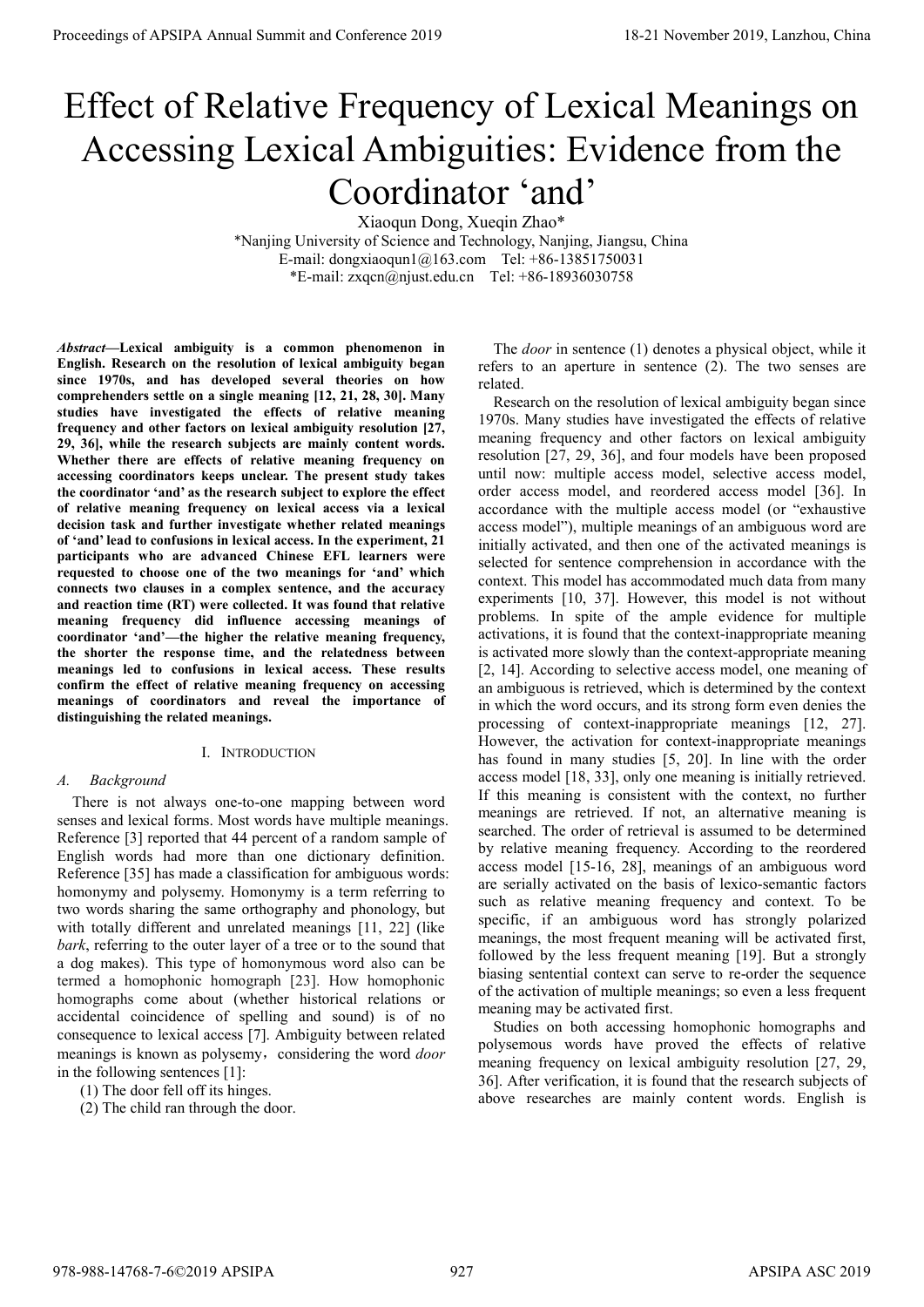hypotactic, and the relation between conjoins is expressed through formal cohesion, such as coordinators [32]. However, coordinators are often skipped during reading [17]. So investigation for the effect of relative meaning frequency on accessing coordinators is of great interest. Polysemy 'and', a coordinator with the most general meaning and use [26], is taken as the research subject to explore the effect of relative meaning frequency on lexical access.

# B. Relative meaning frequency

In logical terms, 'and' merely conveys (for declarative clauses) that if the whole sentence is true, then each of its conjoined clauses is true [26]. But the pragmatic implications of the combination vary, according to our presuppositions and knowledge of the world. So Quirk et al. use the term 'connotation' intending to indicate multiple meanings of 'and', which present different relations between conjoins. Quirk et al. give eight types of connotations to 'and' [26]:

(a) The second clause is a SEQUENCE or RESULT of the first;

He heard an explosion and he (therefore) phoned the police.

(b) The second clause is chronologically SEQUENT to the first, but without any implication of a cause-result relationship;

I washed the dishes and (then) I dried them.

- (c) The second clause introduces a CONTRAST; Robert is secretive and (in contrast) David is candid.
- (d) The second clause is felt to be surprising in view of the first, so that the first clause has a CONCESSIVE force; She tried hard and (yet) she failed.
- (e) The first clause is a CONDITION of the second; Give me some money and (then) I'll help you escape.
- (f) The second clause makes a point SIMILAR to the first; A trade agreement should be no problem, and (similarly) a cultural exchange could be easily arranged.
- (g) The second clause is a 'pure' ADDITION to the first, the only requirement being that the two statements are congruent in meaning;

He has long hair and (also) he often wears jeans.

(h) Similar to (g) is a sentence in which the second clause adds an appended COMMENT on or EXPLANATION of the first.

They disliked John – and that's not surprising in view of his behavior.

There's only one thing to do now – and that's to apologize.

 It is obvious that "the relation connected by the link between the two conjoins can generally be made explicit by the addition of an adverbial [26]".

Three hundred complex sentences connected by 'and' were selected randomly from Chinese Learner English Corpus [31]. The meaning of each coordinator 'and' was then analyzed by the writer and the other two appraisers, one of them is a native English professor following the classification of the sentence-medial 'and' by Quirk et al. Finally we ordered the eight meanings by the usage frequency of the random sample: ADDITION > SEQUENCE > RESULT > CONTRSAT > SIMILAR > COMMENT OR EXPLANATION > CONCESSION > CONDITION. The result accommodates the data from another research [4].

We took ADDITION, SEQUENCE, RESULT (relative high-frequency) and COMMENT OR EXPLANATION, CONCESSION, CONDITION (relative low-frequency) as target meanings, and CONTRSAT, SIMILAR as fillers to explore the effect of relative meaning frequency on accessing coordinator 'and'. Due to the relatedness between the target meanings, we further investigate whether related meanings of 'and' lead to confusions in lexical access.

In line with the reordered access model, we hypothesized that in weakly biasing sentential context the speeds of lexical access for ADDITION, SEQUENCE and RESULT meanings would be faster than COMMENT OR EXPLANATION, CONCESSION and CONDITION meanings.

# II. METHOD

# A. Participants

Twenty-one postgraduates of foreign linguistics & applied linguistics with normal or corrected-to-normal vision were recruited via the Nanjing University of Science & Technology (NJUST). All participants had passed TEM-8 and were paid a small amount for their participation.

# B. Stimuli

The experiment used here was a lexical decision paradigm. Participants read a complex sentence silently, and then chose one of the two meanings for coordinator 'and' in each complex sentence. One factor was manipulated in the experiment: the relative frequency of meanings of coordinator 'and' (high vs. low). The accuracy and RT in this task were recorded.

Sentences in this experiment were selected from Chinese Learner English Corpus [31]. A total of 56 complex sentences connected by coordinator 'and' were obtained, of which 30 experimental sentences, and 26 filler sentences. Additionally, there were 7 additional sentences to familiarize the participants with the experiment.

These 56 sentences were manipulated in terms of sentences length, word length, word frequency, sentential context and sentence structure. First, all stimuli were 12-word-long sentences. Second, word length and word frequency in the same location of the 56 sentences were controlled: the difference of word length was within 3 letters (e.g. The word length of initial words in all sentences is between 2-letter and 5-letter. For more details see TABLE I); frequencies of words in the same location were between means  $\pm$  3 SDs. Third, according to Quirk et al.: "the relation connected by the link between the two conjoins can generally be made explicit by the addition of an adverbial [26]", adverbials in sentences were all deleted to create the weakly biasing sentential context in this study. Finally, the sentences were of a very common syntactic structure, and stayed the same (See TABLE I). Note that only imperative structure can be used for CONDITION meaning, inconsistent with the sentence Proceedings of APSIPA Annual Summit at the Summit and Conference 2019 18-21 November 2019 18-21 November 2019 18-21 November 2019 18-21 November 2019 18-21 November 2019 18-21 November 2019 18-21 November 2019 18-21 Novem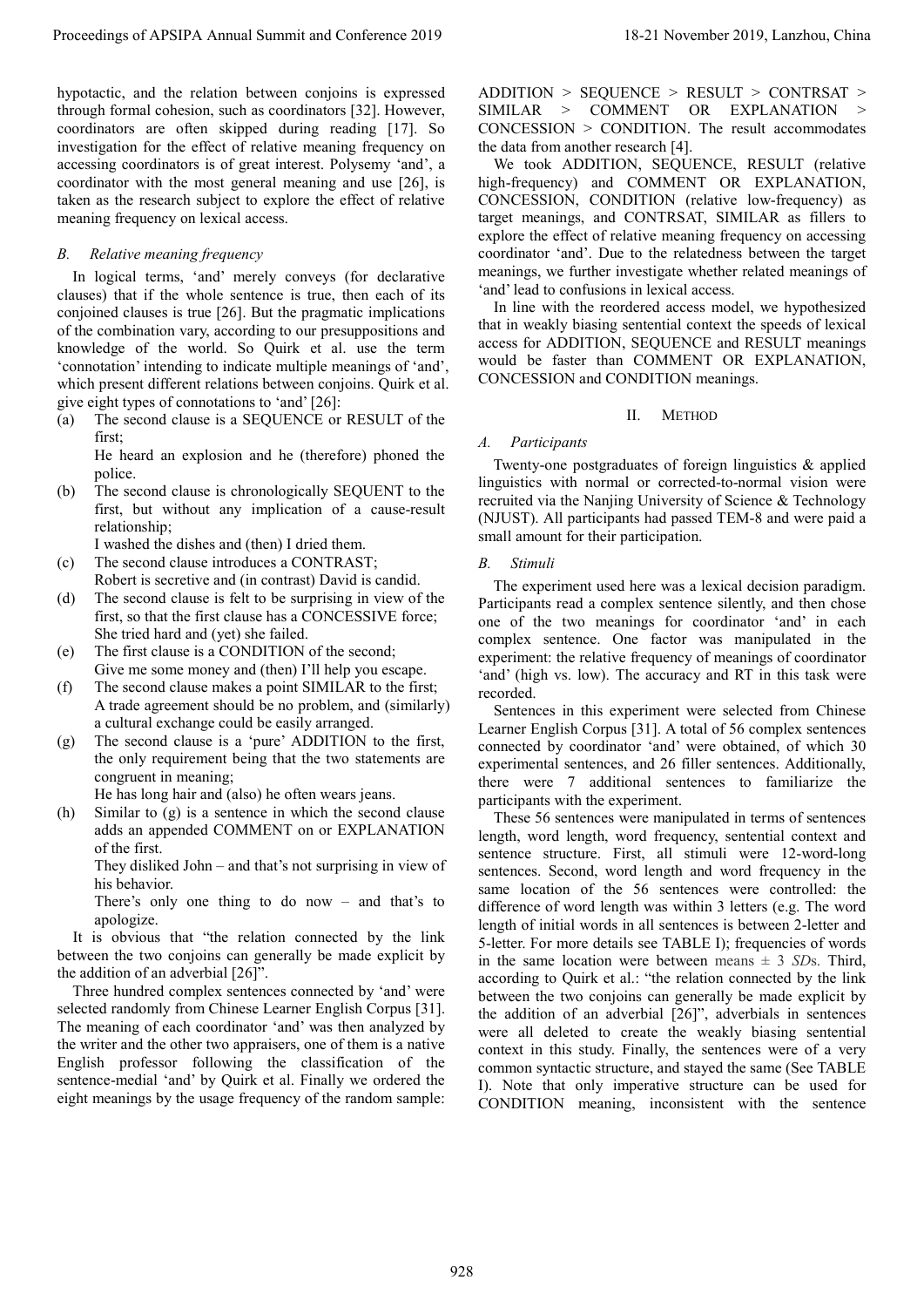TABLE I SENTENCES AND OPTION COLLOCATION IN THE EXPERIMENT: TAKE SEQUENCE MEANING AS EXAMPLES

| Proceedings of APSIPA Annual Summit and Conference 2019                                                                                                                                                                                                                                                                                                                                                                                                                                                                                                                                                                                                                                                                                                 | 18-21 November 2019, Lanzhou, China                                                                                                                                                                                                                                                                                                                                                                                                                                                                                                                                                                                                                                                                                                                                                                                                                                                                                                                           |  |  |  |
|---------------------------------------------------------------------------------------------------------------------------------------------------------------------------------------------------------------------------------------------------------------------------------------------------------------------------------------------------------------------------------------------------------------------------------------------------------------------------------------------------------------------------------------------------------------------------------------------------------------------------------------------------------------------------------------------------------------------------------------------------------|---------------------------------------------------------------------------------------------------------------------------------------------------------------------------------------------------------------------------------------------------------------------------------------------------------------------------------------------------------------------------------------------------------------------------------------------------------------------------------------------------------------------------------------------------------------------------------------------------------------------------------------------------------------------------------------------------------------------------------------------------------------------------------------------------------------------------------------------------------------------------------------------------------------------------------------------------------------|--|--|--|
| structure of other meanings. CONDITION meaning was<br>deleted from consideration. Therefore, there are 42 complex<br>sentences in this study, of which 20 experimental sentences,<br>and 22 filler sentences.<br>There were two options for each sentence, and the<br>collocation of each two-option followed the method of<br>arrangement and combination. Examples are shown in<br>TABLE I. In order to avoid sequence effect, each sentence<br>was presented twice, only the order of two options changed.<br>So in this task each participant read 84 sentences.<br><b>TABLE I</b><br>SENTENCES AND OPTION COLLOCATION IN THE EXPERIMENT:<br>TAKE SEQUENCE MEANING AS EXAMPLES                                                                      | from the sentence to be presented, and the length of each<br>string was of the same size as the word it was masking.<br>Participants commenced the reading by clicking the space key,<br>which unmasked the first of the words. After its reading,<br>participants would click the space key again, which would<br>reveal the next word in the sentence. Fig. 1 shows five steps<br>during the presentation of a twelve-word sentence that was<br>used in silent reading stage (complete sentence: "She washes<br>many clothes, and she dries clean clothes in the yard"). After<br>silent reading was the lexical decision task stage. The<br>complete sentence and two options were on the center of the<br>screen (Fig. 2), and participants would make a choice for the<br>sense of coordinator 'and' as quickly and accurately as<br>possible, pressing "F" for option 1, and "J" for option 2.<br>Participants were first given a practice session of 7 |  |  |  |
| She washes many clothes, and she dries clean clothes in the yard.<br>1 sequence<br>2 contrast                                                                                                                                                                                                                                                                                                                                                                                                                                                                                                                                                                                                                                                           | sentences items to help familiarize them with the task. Also,<br>84 sentences items in experiment session were presented in<br>three separate blocks, and there was a brief break for<br>participants between each stimuli block. The order of                                                                                                                                                                                                                                                                                                                                                                                                                                                                                                                                                                                                                                                                                                                |  |  |  |
| They clean many vegetables, and they cook great breakfast for<br>the family.<br>2concession<br>1 sequence                                                                                                                                                                                                                                                                                                                                                                                                                                                                                                                                                                                                                                               | presentation of the stimuli was randomised within the block.<br>Accuracy and RT were recorded by E-prime in this<br>experiment. The RT was measured from the ending of reading<br>until key pressing (or responses making).                                                                                                                                                                                                                                                                                                                                                                                                                                                                                                                                                                                                                                                                                                                                   |  |  |  |
| She takes great breakfast, and she writes French homework in<br>the room.                                                                                                                                                                                                                                                                                                                                                                                                                                                                                                                                                                                                                                                                               | III. RESULTS                                                                                                                                                                                                                                                                                                                                                                                                                                                                                                                                                                                                                                                                                                                                                                                                                                                                                                                                                  |  |  |  |
| 2 comment or explanation<br>1 sequence                                                                                                                                                                                                                                                                                                                                                                                                                                                                                                                                                                                                                                                                                                                  | The data of filler sentences were not collected. Data from<br>one participant were not included in analysis because of an                                                                                                                                                                                                                                                                                                                                                                                                                                                                                                                                                                                                                                                                                                                                                                                                                                     |  |  |  |
| They return small apartment, and they take nice showers in no<br>time.<br>1 sequence<br>2 similar                                                                                                                                                                                                                                                                                                                                                                                                                                                                                                                                                                                                                                                       | error rate of more than 40%. Of the remaining 20 participants<br>for RT analysis and confusion analysis, the overall error rate<br>for responses was 9.5%, ranging from 5% to 15% for each<br>participant.                                                                                                                                                                                                                                                                                                                                                                                                                                                                                                                                                                                                                                                                                                                                                    |  |  |  |
| She takes great relaxation, and she starts further survey in no                                                                                                                                                                                                                                                                                                                                                                                                                                                                                                                                                                                                                                                                                         |                                                                                                                                                                                                                                                                                                                                                                                                                                                                                                                                                                                                                                                                                                                                                                                                                                                                                                                                                               |  |  |  |
| time.<br>2 addition<br>1 sequence                                                                                                                                                                                                                                                                                                                                                                                                                                                                                                                                                                                                                                                                                                                       |                                                                                                                                                                                                                                                                                                                                                                                                                                                                                                                                                                                                                                                                                                                                                                                                                                                                                                                                                               |  |  |  |
| They finish hard homework, and they take great relaxation in the                                                                                                                                                                                                                                                                                                                                                                                                                                                                                                                                                                                                                                                                                        |                                                                                                                                                                                                                                                                                                                                                                                                                                                                                                                                                                                                                                                                                                                                                                                                                                                                                                                                                               |  |  |  |
| room.<br>2 result<br>1 sequence                                                                                                                                                                                                                                                                                                                                                                                                                                                                                                                                                                                                                                                                                                                         |                                                                                                                                                                                                                                                                                                                                                                                                                                                                                                                                                                                                                                                                                                                                                                                                                                                                                                                                                               |  |  |  |
|                                                                                                                                                                                                                                                                                                                                                                                                                                                                                                                                                                                                                                                                                                                                                         | Fig. $1$<br>Five steps in the presentation of a twelve-word sentence                                                                                                                                                                                                                                                                                                                                                                                                                                                                                                                                                                                                                                                                                                                                                                                                                                                                                          |  |  |  |
| Procedure<br>$C_{\cdot}$                                                                                                                                                                                                                                                                                                                                                                                                                                                                                                                                                                                                                                                                                                                                |                                                                                                                                                                                                                                                                                                                                                                                                                                                                                                                                                                                                                                                                                                                                                                                                                                                                                                                                                               |  |  |  |
| We used a lexical decision paradigm task. The task was<br>presented with E-Prime 2.0 on a PC, and this experiment was<br>conducted in Language Cognition and Speech Science Lab in<br>NJUST. Participants were seated individually in front of a<br>computer screen in a soundproof room. At the beginning of<br>the experiment, participants were instructed to put the left<br>index finger and right index finger on the key 'F' and key 'J'<br>respectively, and the thumbs on the space key.<br>The experiment included two stages, silent reading and<br>lexical decision. The self-paced reading (SPR) method [7, 8]<br>was used in the reading stage. A trial was introduced by<br>twelve graphical masks – twelve strings of '-' characters in | She washes many clothes, and she dries clean clothes in the yard.<br>2 contrast<br>1 sequence<br>Lexical decision stage.<br>Fig. $2$                                                                                                                                                                                                                                                                                                                                                                                                                                                                                                                                                                                                                                                                                                                                                                                                                          |  |  |  |
| the reading stage. Each of the masks hid one of the words                                                                                                                                                                                                                                                                                                                                                                                                                                                                                                                                                                                                                                                                                               |                                                                                                                                                                                                                                                                                                                                                                                                                                                                                                                                                                                                                                                                                                                                                                                                                                                                                                                                                               |  |  |  |
|                                                                                                                                                                                                                                                                                                                                                                                                                                                                                                                                                                                                                                                                                                                                                         |                                                                                                                                                                                                                                                                                                                                                                                                                                                                                                                                                                                                                                                                                                                                                                                                                                                                                                                                                               |  |  |  |
|                                                                                                                                                                                                                                                                                                                                                                                                                                                                                                                                                                                                                                                                                                                                                         | 929                                                                                                                                                                                                                                                                                                                                                                                                                                                                                                                                                                                                                                                                                                                                                                                                                                                                                                                                                           |  |  |  |

# III. RESULTS

| Fig. 1 Five steps in the presentation of a twelve-word sentence |
|-----------------------------------------------------------------|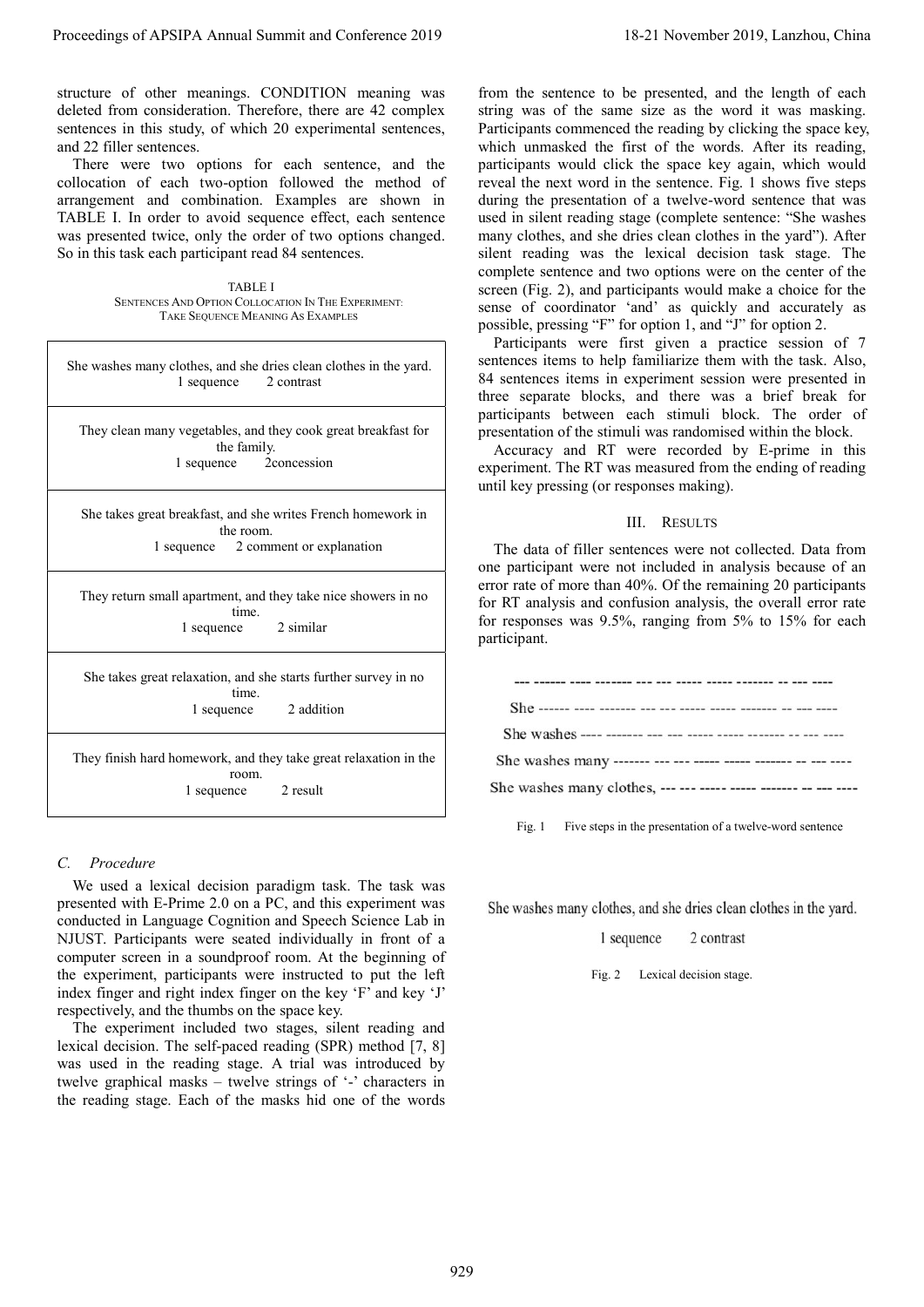

Fig. 3 Mean RT for accessing the five target meanings in the first presentation in lexical decision stage.

# A. Reaction time

RTs of correct responses in the first presentation of the experimental sentences were submitted to statistical analysis. A one-way between subjects ANOVA was conducted using SPSS (version 25). Participants' RT was set as the dependent variable. Relative meaning frequency [five levels: ADDITION, SEQUENCE, RESULT (relative high-frequency) and COMMENT OR EXPLANATION, CONCESSION (relative low-frequency)] was set as the independent variable. There was a significant effect of relative meaning frequency on lexical access speed for the five conditions [F(4, 357)=6.533,  $p<0.001$ ]. Post hoc comparisons using LSD test were conducted to compare the difference in RT between each two conditions (ADDITION, SEQUENCE, RESULT, COMMENT OR EXPLANATION, CONCESSION) (Fig. 3). A Bonferroni correction was applied to adjust the threshold of  $p$ -value to 0.01 (0.05/5) though this adjustment was considered too conservative [34]. Post hoc test results show that the mean score of RTs for the RESULT condition was significantly different than that of the COMMENT OR EXPLANANTION condition  $(p<0.001)$ ; the mean score of RTs for the SEQUENCE condition was significantly different than that of the COMMENT OR EXPLANANTION condition  $(p<0.001)$ . However, there was no significant difference in other each two-condition. Proceedings of APSIPA Annual Summit and Conference 2019<br>
The same are not the system pair and conference 2019 in the system pair and conference 2019 in the system pair and conference 2019 in the system pair and conference

Note that the mean score of RTs for ADDITION (Mean=4993, SD=3526) was relatively longer among three relative high-frequency meanings. And the mean score of RTs for CONCESSION (Mean=4854, SD=5154) was relatively shorter than the other relative low-frequency meaning.

# B. Confusion patterns

In this experiment, each sentence was presented twice. The two choices by participants between the first and second representations were different in next five types of option-collocations, RESULT - SEQUENCE, CONCESSION - SEQUENCE, CONCESSION - RESULT, RESULT - COMMENT OR EXPLANATION, and ADDITION - COMMENT OR EXPLANATION (TABLE II).

The error rates and accuracy of responses in the first presentation are shown in TABLE III. It indicated that the accuracy rate for RESULT meaning was 90%, and the percentage of making an incorrect selection for SEQUENCE was 10%; there was no wrong selection for SEQUENCE meaning; the accuracy rate for ADDITION meaning was 90%, and the percentage of making an incorrect selection for COMMENT OR EXPLANATION was 10%, and so forth.

TABLE II PERCENTAGES OF DIFFERENT CHOICES BETWEEN TWO PRESENTATIONS

| Option - collocations                              | <b>Numbers</b> | Percentages |
|----------------------------------------------------|----------------|-------------|
| <b>RESULT - SEQUENCE</b>                           | 5              | 1.25%       |
| <b>CONCESSION - SEQUENCE</b>                       | ٩              | 0.75%       |
| <b>CONCESSION - RESULT</b>                         | 4              | $1\%$       |
| RESULT - COMMENT OR EXPLANATION                    | $\mathfrak{D}$ | $0.5\%$     |
| <b>ADDITION - COMMENT OR</b><br><b>EXPLANATION</b> | 6              | $1.5\%$     |

TABLE III CONFUSION MATRIX OF THE FIRST PRESENTATION

|                                         | <b>RESULT</b>    | <b>SEQUENCE</b> | <b>ADDITION</b> | <b>CONCESSION</b> | <b>COMMENT OR</b>  |
|-----------------------------------------|------------------|-----------------|-----------------|-------------------|--------------------|
|                                         |                  |                 |                 |                   | <b>EXPLANATION</b> |
| <b>RESULT</b>                           | $72(90\%)$       | $8(10\%)$       | $\Omega$        | $\mathbf{0}$      | $\Omega$           |
| <b>SEQUENCE</b>                         | $\Omega$         | $80(100\%)$     | $\Omega$        | $\theta$          | $\Omega$           |
| <b>ADDITION</b>                         | $\theta$         | $\mathbf{0}$    | $72(90\%)$      | $\mathbf{0}$      | $8(10\%)$          |
| <b>CONCESSION</b>                       | 14<br>$(17.5\%)$ | 4(5%)           | $\Omega$        | $62(77.5\%)$      | $\Omega$           |
| <b>COMMENT OR</b><br><b>EXPLANATION</b> | 4(5%)            | $\theta$        | $\theta$        | $\theta$          | 76(95%)            |

# IV. DISCUSSION

The study reported in this paper sought to investigate whether there was effect of relative meaning frequency on accessing coordinator 'and', and further explored whether related meanings of 'and' lead to confusions in lexical access.

In the current study, the mean score of RTs for COMMENT OR EXPLANATION meaning (relative low-frequency) was significantly longer than RESULT and SEQUENCE meanings (relative high-frequency). Thus, the results replicate the results of Zhao [6] that content words accessing by advanced Chinese EFL learners was mainly influenced by relative meaning frequency in weakly biasing sentential context, and also prove that the more frequent the meaning, the stronger the connection from orthography or phonology to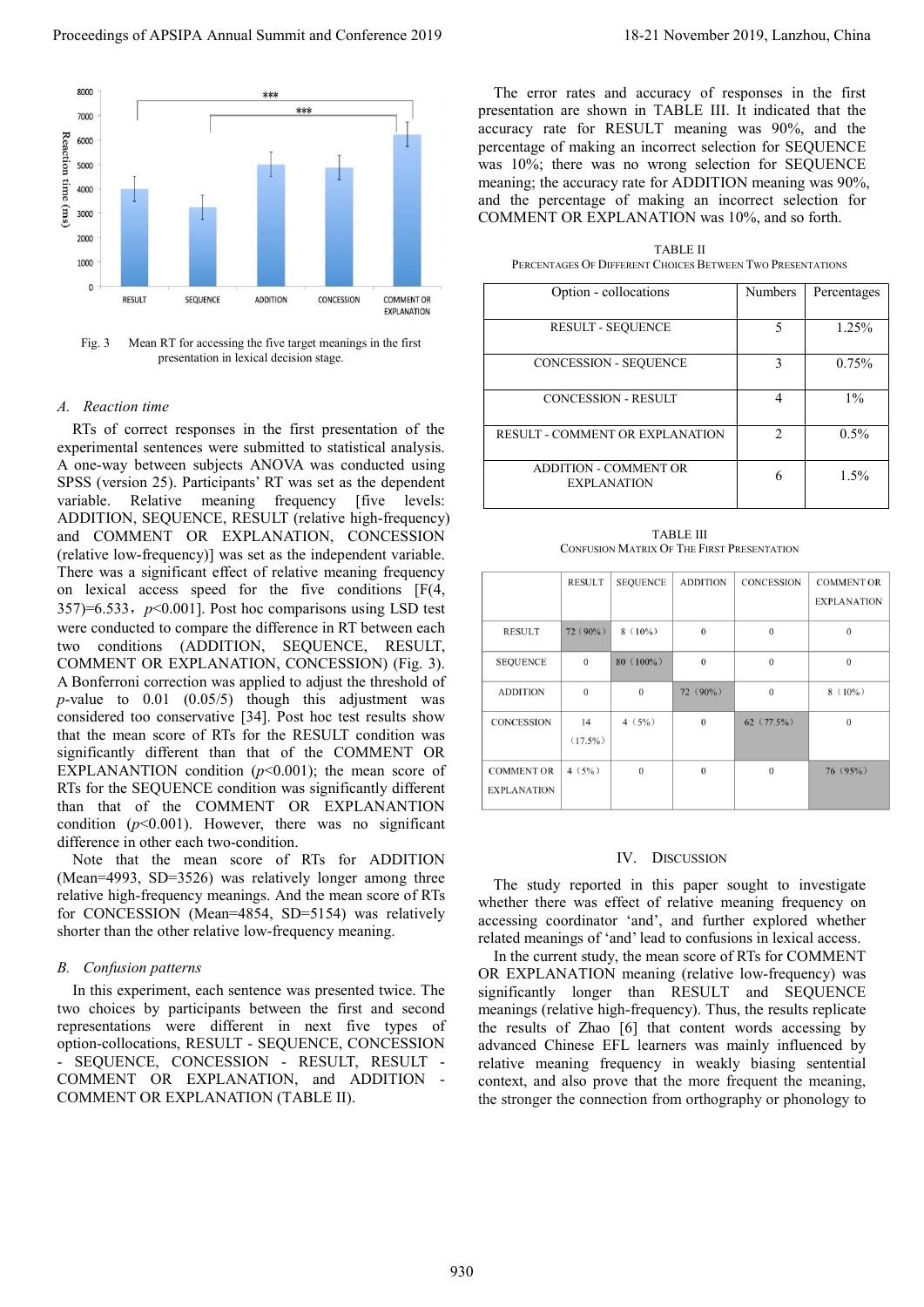# the semantic level [19].

 The access speed for the low-frequency meaning, CONCESSION, was relatively shorter compared with COMMENT OR EXPLANATION meaning. In order to explain this result, we introduce the noticing hypothesis [24-25] here. It believes that noticing is the necessary and sufficient condition for converting input to intake, and frequency is important in this conversion. In line with the definition of CONCESSION meaning by Quirk et al. [26], the translation equivalent of it in Chinese is 'suiran, danshi' (although). Besides coordinator 'and', Chinese EFL learners also use "although…but" to express CONCESSION meaning due to the negative transfer of Chinese [9, 13]. Therefore, the right expression of CONCESSION meaning is always emphasized by English teachers and also becomes the key point in tests in China. Double emphasis for CONCESSION meaning during second language acquisition explains the rapid access for CONCESSION meaning by most participants in this study. However, there were a few participants accessing this meaning slower in this study. The great difference between the two sides in the RT explains why the SD was larger than the Mean in CONCESSION meaning. Proceedings of APSIPA Annual Summit at China 932. The United COMBUS 1982. The United Conference 2012 November 2019, 2013 November 2019, 2013 November 2019, 2013 November 2019, 2013 November 2019, 2013 November 2019, 2013

The access speed for the high-frequency meaning, ADDITION, was relatively slower, compared with the other two high-frequency meanings. It was possible the difference between hypotaxis (English) and parataxis (Chinese). English is a language emphasizing overt cohesion so cohesive ties are usually employed in English, i.e. English is hypotactic [32]. For example, "He has long hair, and he often wears jeans". However, Chinese is paratactic emphasizing covert cohesion, the arranging of clauses one after the other without connectives showing the relation between them [32]. Example: "He has long hair, he often wears jeans." The ADDITION meaning can be expressed without coordinator 'and' in Chinese, while in English 'and' is essential in expressing ADDITION meaning. Therefore, accessing this meaning by Chinese EFL learners was relatively slower.

The confusion matrix (TABLE III) indicated that advanced Chinese EFL learners confused RESULT with SEQUENCE, CONCESSION with SEQUENCE, CONCESSION with RESULT, ADDITION with COMMENT OR EXPLANATION, and COMMENT OR EXPLANATION with RESULT. The overlapping relations among these meanings can explain the results.

According to the definitions of SEQUENCE and RESULT mentioned above, the RESULT meaning embodies both a sequence and a cause-result relationship while SEQUENCE meaning doesn't implicate a cause-result relation. Such an overlapping relation made participants sometimes confuse RESULT meaning with SEQUENCE meaning. "The second clause is felt to be surprising in view of the first, so that the first clause has a CONCESSIVE force [26]", the definition of CONCESSION shows that this meaning also implicates a result, but an unexpected result. Therefore, it was not surprising that participants confused this meaning with RESULT and SEQUENCE. In line with the definition of COMMENT OR EXPLANATION: "Second clause adds an

appended COMMENT on or EXPLANATION of the first  $[26]$ ", the sentence structure of this meaning is "result + and + cause". On the contrary, the sentence structure of RESULT meaning is "cause  $+$  and  $+$  result". These two meanings all implicate a cause-result relationship, but changing the order of them. Such an overlapping relation of these two meanings confused the participants. Finally, on the basis of the definitions of ADDITION and COMMENT OR EXPLANATION by Quirk et al. [26], ADDITION meaning refers to "the second clause in a complex sentence is a pure addition to the first clause [26]", and COMMENT OR EXPLANATION meaning is "Similar to ADDITION is a sentence in which the second clause adds an appended COMMENT on or EXPLANATION of the first [26]". To a certain extent, the second clause in a complex sentence is an addition to the first clause whether coordinator 'and' denotes the ADDITION meaning or refers to the COMMENT or EXPLANATION meaning. Accordingly, participant sometimes confused ADDITION meaning with COMMENT or EXPLANATION meaning in this experiment.

Above interpretations can also explain why participants made two different choices for an identical sentence between the first and second presentations when the option-collocations are RESULT - SEQUENCE, CONCESSION - SEQUENCE, CONCESSION - RESULT, RESULT - COMMENT OR EXPLANATION, ADDITION - COMMENT OR EXPLANATION. Therefore, the overlapping relation among multiple meanings produced a negative effect on lexical access, leading to wrong access.

# V. CONCLUSIONS

This study aims to investigate whether the relative meaning frequency can influence accessing coordinator 'and', and further explore whether related meanings of 'and' lead to confusions in lexical access. The results strongly support two conclusions. First, the results add to the growing body of evidence supporting the reordered access model that in weakly biasing sentential context, the multiple meanings of an ambiguous word are activated serially based on the relative meaning frequency. At the same time, the results also indicate that the relative meaning frequency not only influences accessing content words but also has an impact on accessing coordinators. Second, related meanings of 'and' can lead to confusions in lexical access. Specifically, semantic overlap produces a negative effect on lexical access, leading to wrong access finally.

The current study presents clear evidence that the relative meaning frequency has an impact on coordinators. Future studies should investigate whether the strength of sentential context can influence accessing coordinators. Moreover, this study suggests the importance of distinguishing the overlapping meanings of an ambiguous word clearly during second language acquisition.

In spite of careful design and planning before this experiment, a limitation is the dataset is relatively small in terms of stimuli due to time limit, which will be improved in the future studies.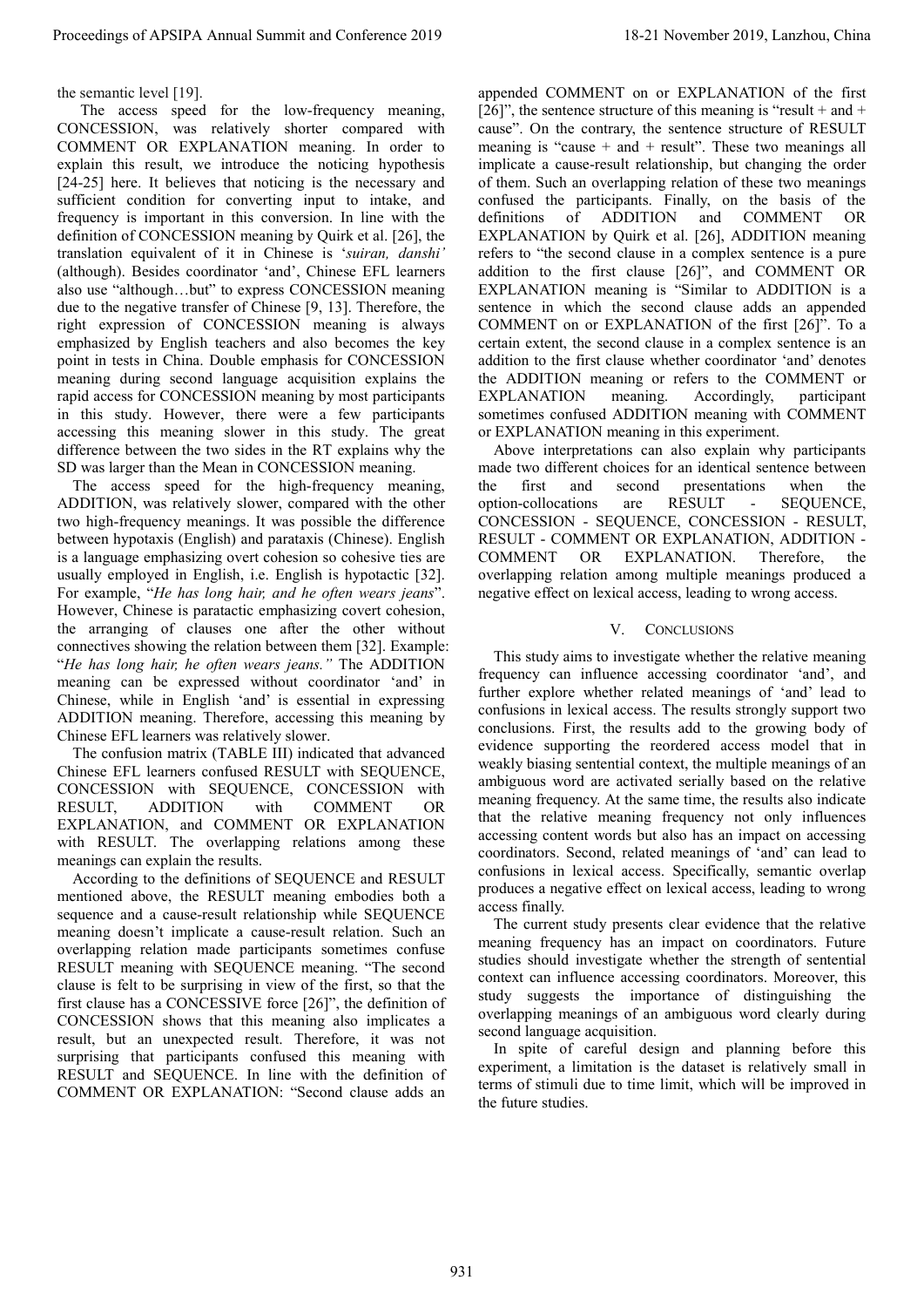### **REFERENCES**

- [1] A. Beretta, R. Fiorentino, and D. Poeppel, "The effects of homonymy and polysemy on lexical access: an MEG study," Cognitive Brain Research, vol. 24, pp. 57-65, 2005.
- [2] A. J. Marcel, "Conscious and preconscious recognition of polysemous words: Locating the selective effects of prior verbal context," in Attention and Performance, vol. VIII, R. S. Nickerson, Ed. Hillsdale, NJ: Erlbaum, 1980, pp. 435-457.
- [3] B. K. Britton, "Lexical ambiguity of words used in English text," Behavior Research Methods and Instrumentation, vol. 10, pp. 1-7, 1978.
- [4] B. Yang, "A comparative study on the use of coordinators between Chinese English learners and native English speakers," in Corpus-based Analysis of Chinese Learners English, H. Z. Yang, S. C. Gui, and D. F. Yang, Eds. Shanghai: Shanghai Foreign Language Education Press, 2005, pp. 257-266. Proceedings of APSIPA Annual Summit and Conference 2019 18-21 November 2019 18-21 November 2019 18-21 November 2019 18-21 November 2019 18-21 November 2019 18-21 November 2019 18-21 November 2019 18-21 November 2019 18-21
- [5] C. Conrad, "Context effects in sentence comprehension: A study of the subjective lexicon," Memory & Cognition, vol. 2, pp. 130-138, 1974.
- [6] C. Zhao, "Context effect in the online processing of ambiguous words by Chinese English learners," Foreign Languages and Their Teaching, no. 2, pp. 55-59, 2012.
- [7] D. Aaronson, and H. S. Scarborough, "Performance theories for sentence coding: Some quantitative evidence," Journal of Experimental Psychology: Human Perception and Performance, vol. 2, pp. 56-70, 1976.
- [8] D. C. Mitchell, and D. W. Green, "The effects of context and content on immediate processing in reading," Quarterly Journal of Experimental Psychology, vol. 30, no. 4, pp. 609-636, 1978.
- [9] D. W. Wang, "Error analysis of English coordinating conjunctions in Chinese EFL learners' writing," Journal of Language and Literature Studies, no. 1, pp. 153-155, 2013.
- [10] D. A. Swinney, "Lexical access during sentence comprehension: (Re) consideration of context effects," Journal of Verbal Learning and Verbal Behavior, vol. 18, pp. 645-659, 1979.
- [11] E. Klepousniotou, and S. R. Baum, "Disambiguating the ambiguity advantage effect in word recognition: an advantage for polysemous but not homonymous words," Journal of Neurolinguistics, vol. 20, no. 1, pp. 1– 24, 2007.
- [12] G. B. Simpon, "Meaning dominance and semantic context in the processing of lexical ambiguity," Journal of Verbal Learning and Verbal Behavior, vol. 20, pp. 120-136, 1981.
- [13] H. Yuan, "Conjunction errors in English writing: in the view of mother tongue transfer," Journal of Xichang College, vol. 26, no. 1, pp. 147-149, 2014.
- [14] J. N. Oden, and J. L. Spira, "Influence of context on the activation and selection of ambiguous word sense." Quarterly Journal Experimental Psychology, vol. 35, pp. 51-64, 1983.
- [15] K. Rayner, and S. A. Duffy, "Lexical complexity and fixation times in reading: effects of word frequency, verb complexity, and lexical ambiguity," Memory & Cognition, vol. 14, no. 3, pp. 191–201, 1986.
- [16] K. Rayner, and L. Frazier, "Selection mechanisms in reading lexi-cally ambiguous words," Journal of Experimental Psychology: Learning, Memory, and Cognition, vol. 15, no. 5, pp. 779–790, 1989.
- [17] K. Rayer, "Eye movements and attention in reading, scene perception, and visual search," The Quarterly Journal of Experimental Psychology, vol. 62, no. 8, pp. 1457-1506, 2009.
- [18] K. I. Forster, and E. S. Bednall, "Terminating and exhaustive search in lexical access," Memory & Cognition, vol. 4, pp. 53-61, 1976.
- [19] L. N. Kennette, and L. H. Wurm, "On the Disambuguition of Meaning and the Effect of Cognitive Load," Current Psychology, vol. 35, pp. 395-308, 2016.
- [20] M. S. Seidenberg, M. K. Tanenhaus, J. L. Leiman, and M. Bienkowski, "Automatic access of the meanings of ambiguous words in context: Some limitations of knowledge-based processing," cognitive Psychology, vol. 14, pp. 489-537, 1982.
- [21] P. Tabossi, "Acessing lexical ambiguity in different type of sentential contexts," Journal of Memory and Language, vol. 27, pp. 324-340, 1988.
- [22] P. G. Meyer, Synchronic English linguistics: An introduction, 3<sup>rd</sup> ed., Tübingen: Gunter Naar, 2005.
- [23] R. Frost, and S. Bentin, "Processing phonological and semantic ambiguity: evidence from semantic priming at different SOAs," Journal of Experimental Psychology: Learning, Memory, and Cognition, vol. 18, no. 1, pp. 58–68, 1992.
- [24] R. Schmidt, "The role of consciousness in second language learning," Applied Linguistics, no. 11, pp. 17-46, 1990.
- [25] R. Schmidt, "Awareness and second language acquisition," Annual Review of Applied Linguistics, no. 13, pp. 206-226, 1993.
- [26] R. Quirk, S. Greenbaum, G. Leech, and J. Svartvik, A Comprehensive Grammar of the English Language, London: Longman Group Ltd, 1985, pp. 930-932.
- [27] R. W. Schvaneveldt, D. E. Meyer, and C. A. Becker, "Lexical ambiguity, semantic context, and visual word recognition," Journal of experimental psychology: Human Perception and Performance, vol. 2, pp. 243-256, 1976.
- [28] S. A. Duffy, R. K. Morris, and K. Rayer, "Lexical ambiguity and fixation times in reading," Journal of Memory and Language, vol. 27, pp. 429-446, 1988.
- [29] S. Dopskins, R. K. Morris, and K. Rayer, "Lexical ambiguity and eye fixation in reading: A test of competing models of lexical ambiguity resolution," Journal of Memory and Language, vol. 31, pp. 461-476, 1992.
- [30] S. Glucksberg, R. J. Kreuz, and S. H. Rho, "Context can constrain lexical access: Implications for models of language comprehension," Journal of Experimental Psychology: Learning, Memory and Cognition, vol. 12, no. 3, pp. 323-335, 1986.
- [31] S. C. Gui, and H. Z. Yang, Chinese Learner English Corpus, Shang Hai: Shang Hai Educational Publishing House, 2003.
- [32] S. N. Lian, Contrsative Studies of English and Chinese (Yinghan Duibi Yanjiu), Beijing: Higher Education Press, 1993, pp. 47-48.
- [33] T. W. Hogaboam, and C. A. Perfetti, "Lexical ambiguity and sentence comprehension," Journal of Verbal Learning and Verbal Behavior, vol. 14, pp. 265-274, 1975.
- [34] T. V. Perneger, "What's wrong with Bonferroni adjustments," Bmj, vol. 316, no. 7139, pp. 1236-1238, 1998.
- [35] U. Weinreich, "Webster's third: A critique of its semantics," International Journal of American Linguistics, no. 30, pp. 405-409, 1964.
- [36] W. T. Neill, D. V. Halliard, and E. A. Cooper, "The Detection of Lexical Ambiguity: Evidence for Context-Sensitive Parallel Access," Journal of Memory and Language, vol. 27, pp. 279-287, 1988.
- [37] W. Onifer, and D. A. Swinney, "Accessing lexical ambiguities during sentence comprehension: Effects of frequency of meaning and contextual bias," Memory and Cognition, vol. 15, pp. 225-236, 1981.

### Appendix Stimuli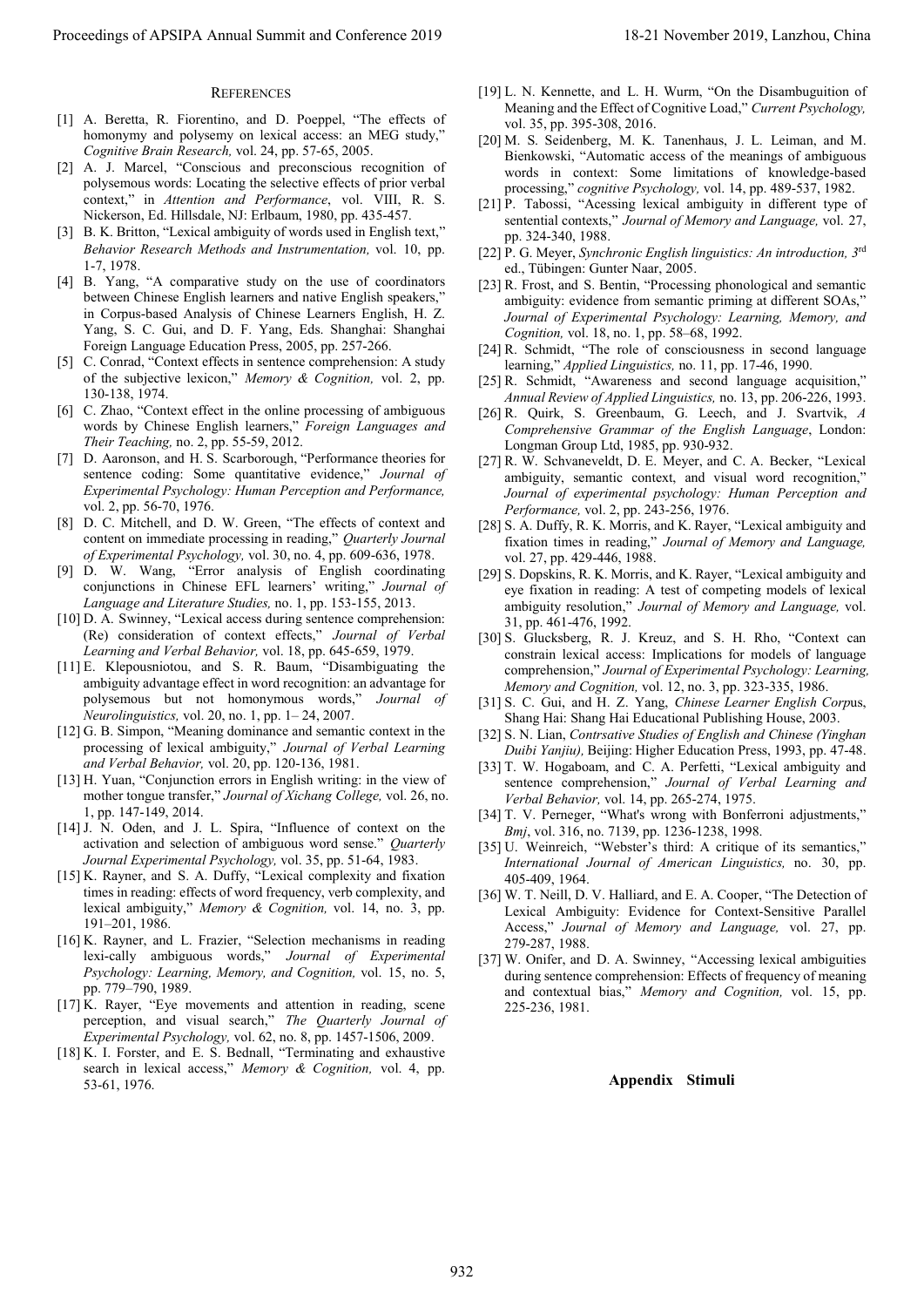RESULT: 1. They finish hard projects, AND she gets high praises in the last. 1 result 2 addition 2. They direct hard operations, AND she gets great outcomes in the last. 1 result 2 sequence 3. She refuses simple requests, AND she gets serious criticism from the boss. 1 result 2 contrast 4. She anger kind professors, AND she gets serious punishment in the school. 1 result 2 concession 5. There exists many enemies, AND she calls enough soldiers in no time. 1 result 2 similar 6. They commit many mistakes, AND people refuse silly leadership in the last. 1 result 2 comment or explanation SEQUENCE: 1. She washes many clothes, AND she dries clean clothes in the yard. 1 sequence 2 addition 2. They clean many vegetables, AND they cook great breakfast for the family. 1 sequence 2concession 3. She takes great breakfast, AND she writes French homework in the room. 1 sequence 2 comment or explanation 4. They return small apartment AND they take nice showers in no time. 1 sequence 2 result 5. She takes great relaxation, AND she starts further survey in no time. 1 sequence 2 contrast 6. They finish hard homework, AND they take great relaxation in the room. 1 sequence 2 similar ADDITION: 1. They enjoy quiet reading, AND they take enough exercise in daily life. 1 addition 2 sequence 2. She receives enough funding, AND she gets great courage all the way. 1 addition 2 comment or explanation 3. She gives many classes, AND she holds several seminars in this year. 1 addition 2 contrast 4. She leaves many objects, AND she leaves large vehicles on the way. 1 addition 2 result supports from her family. Proceedings of APSIPA Annual Summit and Conference 2019<br>
In Apple, the specified heat of the specified heat in the specified heat in the specified heat is equivalent to the specified heat in the specified heat in the spec

5. She joins local charity, AND she invests large projects in this year.

1 addition 2 similar

6. She receives great advices, AND she obtains full

1 addition 2 concession CONTRAST: 1. She receives wide support, and they lose popular supports in the race. 1 contrast 2 addition 2. They enjoy nature landscape, and she likes cultural landscape in daily life. 1 contrast 2 concession 3. They express wrong arguments, and she shares clear opinions in the class. 1 contrast 2 similar 4. They enjoy open discussion, and she enjoys alone thinking in the class. 1 contrast 2 sequence 5. They save many savings, and she spend total salaries in daily life. 1 contrast 2 result 6. They proved agreed promise, and she broke agreed promise in the last. 1 contrast 2 comment or explanation CONCESSION: 1. They gain great victory, and they lose wide supports in the last. 1 concession 2 sequence 2. She takes many lessons, and she gets poor outcome in the exam. 1 concession 2 contrast 3. They receive free admission, and they refuse great chances in the last. 1 concession 2 addition 4. They receive little salaries, and they gain wide experience in that firm. 1 concession 2 comment or explanation 5. They receive hard missions, and they obtain great outcome in the end. 1 concession 2 similar 6. They waste full strength, and they adopt serious attitude to the end. 1 concession 2 result SIMILAR: 1. He offered direct advices, and she offered great comments in the meet. 1 similar 2 addition 2. They achieve great results, and she gains perfect outcome in the exam. 1 similar 2 contrast 3. She benefits high profits, and others gain great advantages in the last. 1 similar 2 concession 4. She dislikes hard statistics, and others hate tough discipline in the class.

1 similar 2 result 5. She receives high reputation, and others accept high